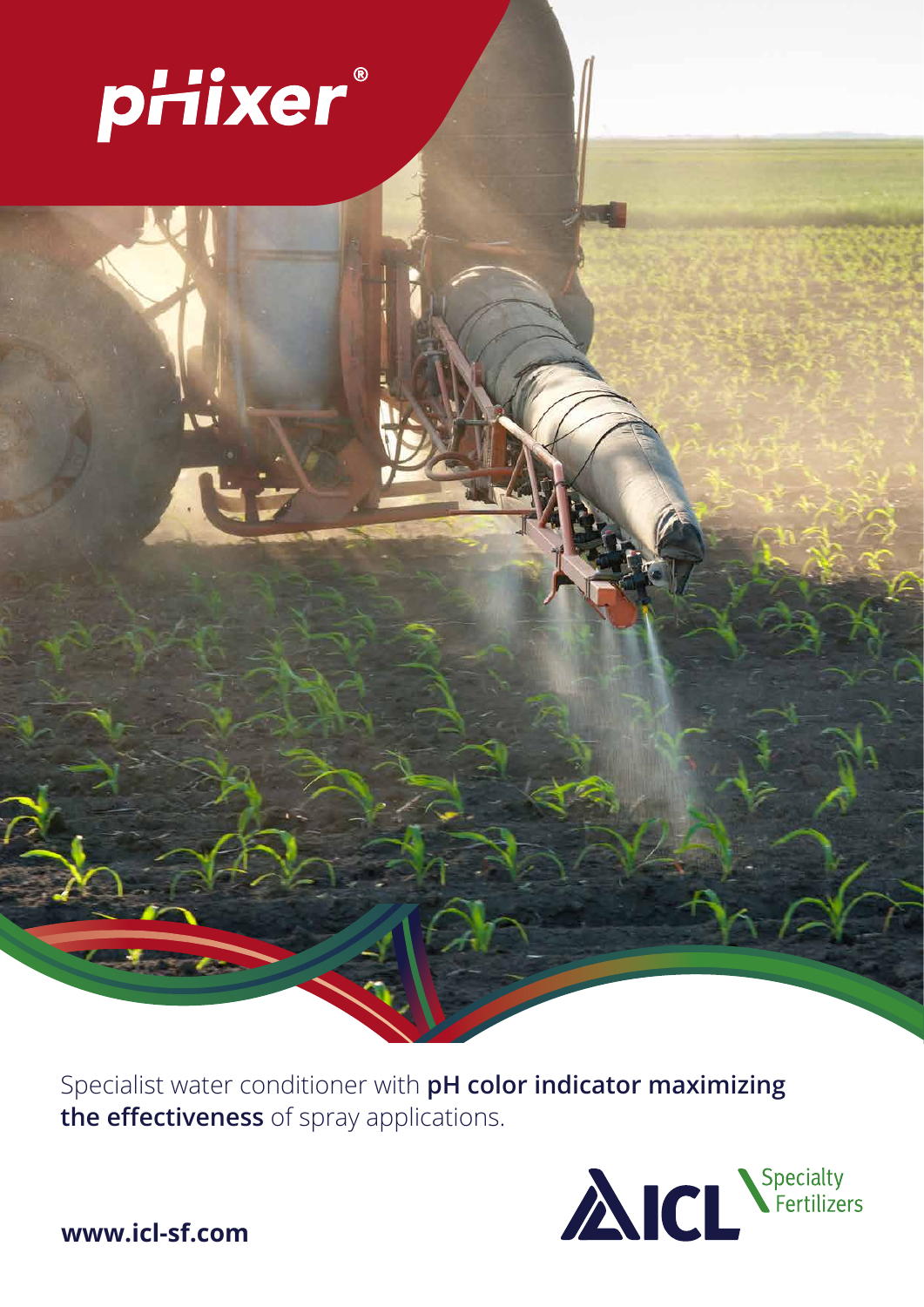

# **How to increase the efficiency of spraying solution?**

**For the successful growing of your crops you have to take into account a variety of different factors. Beside climatic conditions (temperature, humidity, sunlight intensity, etc.), soil's pH and nutrient levels are very important. Another important factor is the water quality used for foliar applications. When we talk about water quality used for foliar application we are usually referring to its pH, level of salts (often expressed as the conductivity - EC) and the bicarbonate content. All these parameters can influence the efficiency of the spraying solution.**

# **Why is pH important?**

The term pH refers to the concentration of hydrogen ion (H+) in an aqueous solution. The pH indicates the acidity degree of a solution, expressed on a negative logarithm scale from 0-14, where 0 is the expression of a highly acid and 14 to a very alkaline pH. The value 7 is a neutral pH.

We know that the best pH range for foliar applications is around 5.

There are several pathways for foliar uptake, but the most common ones are: cuticular penetration and stomatal infiltration.

pH affects the ionic status of some nutrients and also that of the leaf's cuticle. Softening the cuticle layer, foliar spraying solution will be absorbed faster and the stomata's aperture will facilitate the rapid movement of nutrients into the tissues.

Thus the pH of the foliar spraying solution plays an important role in foliar nutrition, especially in situations of high temperature (when stomata are closed), crops with waxed leaves or high level of bicarbonates in the water.

Hard water, containing a high level of calcium and magnesium ions, can interact with different phosphorus or sulphur based fertilizers, forming complexes which will precipitate and therefore will reduce the efficiency of spraying solutions.

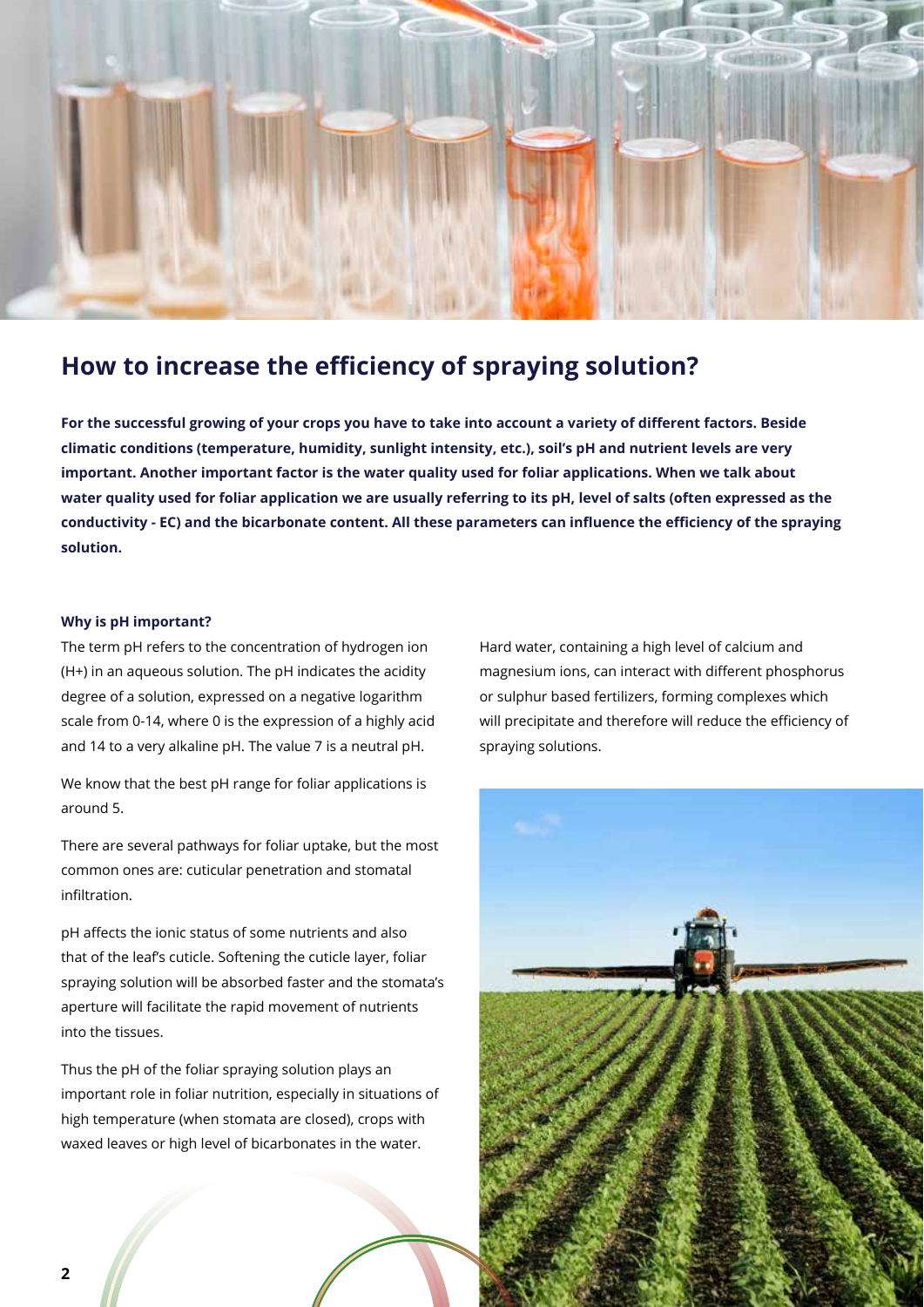

# ICL Specialty Fertilizers introduces pHixer

**phixer, the latest specialist water conditioner that adjusts spray tank water to an optimum pH level with a built in pH color indicator for ease of use.**



### **What is pHixer?**

pHixer is a polybasic acid and sequestrants based chemistry used during spraying to ensure water is at ideal pH for application. For precise application it contains a color changing indicator which shows when the correct pH has been reached.

pHixer is a buffer product, which is not only acid based, but it will prevent calcium and magnesium ions to form complexes which may precipitate, buffering the spraying water to an optimum pH level.

#### **Benefits of pHixer**

- 1 Advanced water conditioner that can solve both pH and water hardness issues
- 2 The built in indicator allows precise and accurate application and ensures optimum pH for spraying
- $\overline{3}$  Cost effective, safe and easy to use
- 4 It will prevent calcium and magnesium ions to form complexes which may precipitate

# **Color indicator scale for the final pH**



# **Directions of use**

pHixer contains a built-in pH indicator that turns spray water pink at an optimum pH level around 5.

- 1. Establish the general pH and hardness of your spray water in your area.
- 2. From the application rate table, calculate how much pHixer should be added.
- 3. Add pHixer, based on the recommended dosages, once tank is half or 2/3<sup>rd</sup> full. While continuously agitating, add foliar fertilizers, according to your normal spraying program, and then fill up the tank. Therefore, for fine tuning, you may need to adjust the pH by adding few ml of pHixer into the final solution.
- 4. It's always recommended to check the final pH with a pH meter since the color of the final solution might be influenced by the others products.

# **Application rate**

| <b>Water Hardness</b><br>Rating | <b>Total hardness</b><br>concentration in<br>(mg/l) as CaCO3 | <b>Application rate</b><br>ml / 100 L of<br>spray water |
|---------------------------------|--------------------------------------------------------------|---------------------------------------------------------|
| Soft                            | $0 - 50$                                                     | 40-50 ml                                                |
| <b>Medium</b>                   | 50-100                                                       | 50-60 ml                                                |
| <b>Medium Hard</b>              | 100-200                                                      | $100 - 180$ ml                                          |
| <b>Hard</b>                     | $200 - 300$                                                  | 180-200 ml                                              |
| <b>Very Hard</b>                | > 300                                                        | 200-220 ml                                              |